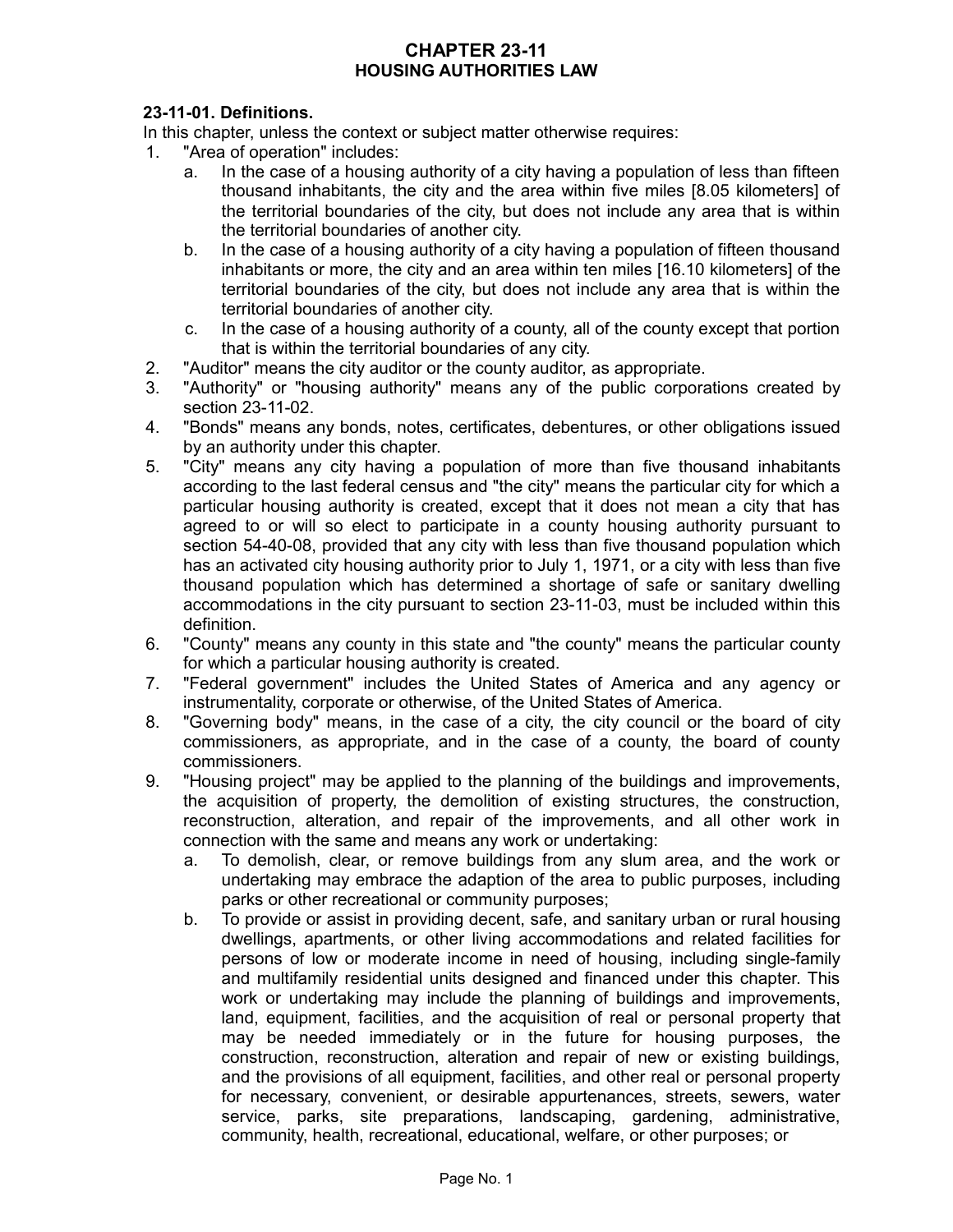c. To accomplish a combination of any of the foregoing projects.

- 10. "Mayor" means the mayor of the city or the president of the board of city commissioners, as appropriate.
- 11. "Obligee of the authority" or "obligee" includes any bondholder, trustee for any bondholders, or lessor demising to the authority property used in connection with a housing project, or any assignee of a lessor's interest, or of any part of an interest, and the federal government when it is a party to any contract with the authority.
- 12. "Persons of low income" means individuals or families who lack the amount of income which is necessary, as determined by the authority undertaking the housing project, to enable them, without financial assistance, to live in decent, safe, and sanitary dwellings without overcrowding.
- 13. "Persons of moderate income" means individuals or families whose income is not adequate without governmental assistance to cause private enterprise to provide a substantial supply of decent, safe, and sanitary housing at rents or prices within their financial means.
- 14. "Real property" includes land, including improvements and fixtures on the land and property of any nature appurtenant to the land or used in connection with the land, and every estate, interest, and right, legal or equitable, in the land, including terms for years and liens by way of judgment, mortgage, or otherwise and the indebtedness secured by the liens.
- 15. "Slum" means any area where dwellings predominate which by reason of dilapidation, overcrowding, faulty arrangement or design, lack of ventilation, light, or sanitary facilities, or by reason of any combination of these factors are detrimental to safety, health, and morals.

# **23-11-02. Creation of housing authorities.**

In each city and in each county of the state, there is created a public body corporate and politic to be known as the "housing authority" of the city or county, as the case may be. Such authority may not transact any business nor exercise any powers granted by this chapter until the governing body of the city or of the county, as the case may be, by proper resolution, declares that there is need for an authority to function in such city or county. The determination as to whether there is such need may be made by the governing body on its own motion and must be made upon filing of a petition signed by twenty-five residents of the city or county, as the case may be, asserting that there is need for such authority to function in such city or county and requesting that the governing body so declare.

# **23-11-03. When resolution declaring housing authority to be necessary shall be adopted.**

- 1. The governing body of the city or county, as appropriate, shall adopt a resolution declaring that there is need for a housing authority in the city or county if the governing body finds that unsanitary or unsafe inhabited dwelling accommodations exist in the city or county, or that there is a shortage of safe or sanitary dwelling accommodations in the city or county available to persons of low or moderate income at rentals they can afford to pay.
- 2. In determining whether dwelling accommodations are unsafe or unsanitary, the governing body may take into consideration the degree of overcrowding, the percentage of land coverage, the light, air, space, and access available to the inhabitants of the dwelling accommodations, the size and arrangement of the rooms, the sanitary facilities, and the extent to which conditions which endanger life or property by fire or other causes exist in the buildings.

# **23-11-04. When authority conclusively deemed established.**

In any suit, action, or proceeding involving the validity or enforcement of, or relating to, any contract of the authority, the authority must be conclusively deemed to have become established and authorized to transact business and exercise its powers hereunder upon proof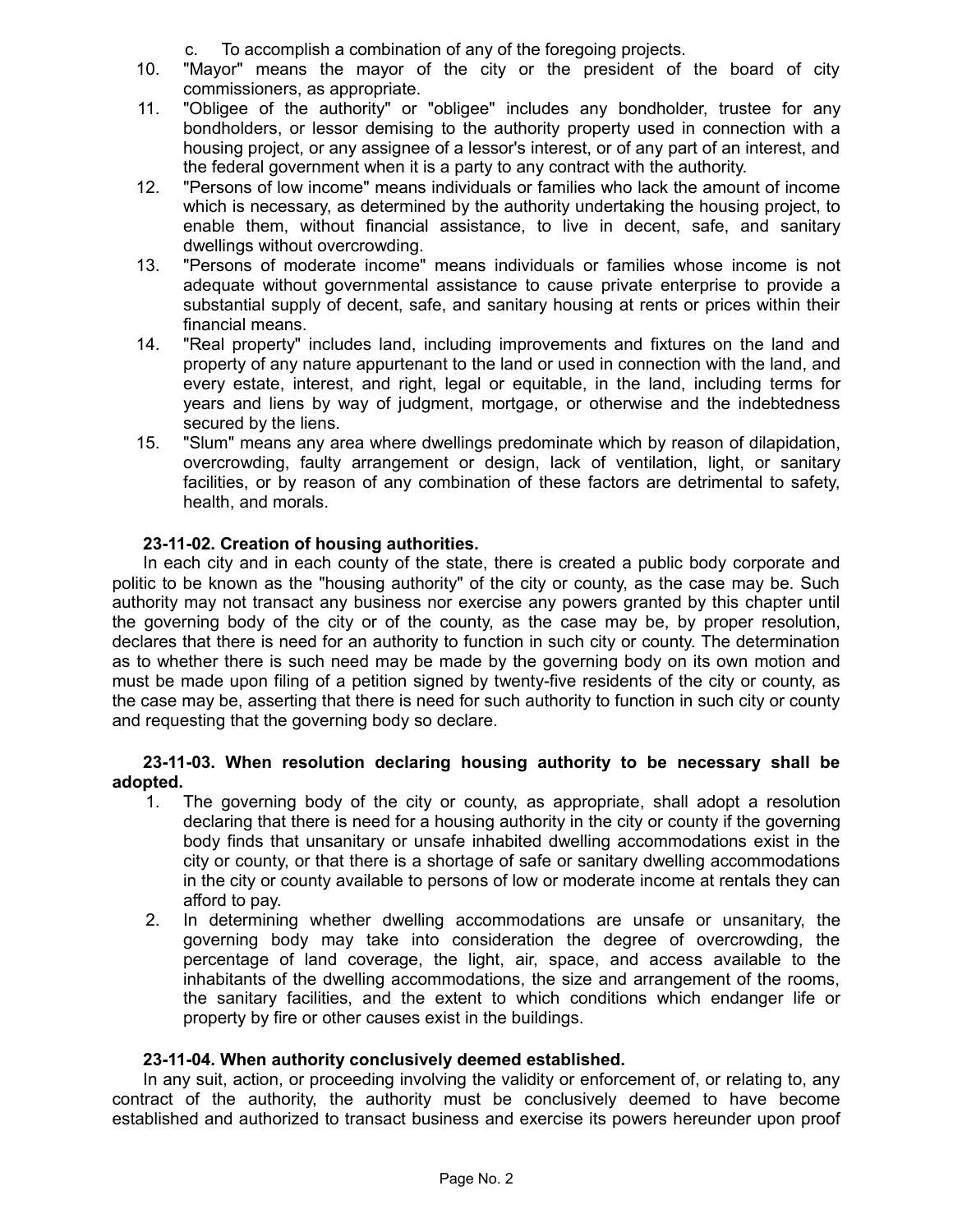of the adoption of a resolution by the governing body of the city or county declaring the need for the authority. Such resolution must be deemed sufficient if it declares that there is need for an authority and finds that either or both of the conditions enumerated in section 23-11-03 exist in the city or county, as the case may be. A copy of the resolution, duly certified by the auditor of the city or county, is admissible in evidence in any suit, action, or proceeding.

#### **23-11-05. Commissioners of authority - Appointment, qualifications, tenure, compensation.**

When the governing body of a city adopts a resolution declaring there is need for a housing authority, the governing body promptly shall notify the mayor of the adoption. Upon receiving the notice, the mayor shall appoint no fewer than five commissioners of the authority. When the governing body of a county adopts a resolution declaring there is need for a housing authority, the governing body shall appoint no fewer than five commissioners of the authority. The commissioners must be appointed for terms of five years, except all vacancies must be filled for the unexpired term. The terms of the commissioners must be staggered to ensure an approximately equal number of appointments expire each year and the term of one or more commissioners may initially be less than five years to accommodate the required staggering of terms. A commissioner shall hold office until a successor has been appointed and has qualified. A certificate of the appointment or reappointment of any commissioner must be filed with the auditor of the city or county, as the case may be, and the certificate is conclusive evidence of the appointment of the commissioner. The governing body of the city or county shall establish the rate of compensation for commissioners and actual expenses incurred by commissioners may be reimbursed at the official reimbursement rates of the appointing authority.

#### **23-11-06. Chairman of commissioners of authority, appointment - Vice chairman, appointment - Quorum - Majority vote necessary.**

The mayor in the case of an authority of a city, or the governing body in the case of an authority of a county, shall designate which of the commissioners appointed must be the first chairman. When the office of the chairman of the authority thereafter becomes vacant, the commissioners of the authority shall select one of their number as chairman. The commissioners also shall select one of their number as vice chairman. Three commissioners constitute a quorum for the conduct of the business of the authority. Action may be taken by the authority upon a vote of a majority of the commissioners present unless the bylaws of the authority require a larger number.

#### **23-11-07. Powers of commissioners of authority.**

The powers of each authority must be vested in the commissioners of the authority. The authority may delegate to one or more of its agents or employees such powers and duties as it deems proper.

#### **23-11-08. Employees of authority - Duty of city and state's attorney - Legal assistants.**

The commissioners of an authority may employ a secretary who must be its executive director, and such technical experts, and other officers, agents, and employees, permanent and temporary, as it may require. The commissioners shall determine the qualifications of all persons employed and their duties and compensation. For such legal service as may be required, the commissioners may call upon the city attorney or the state's attorney, or they may employ counsel or a legal staff for the authority.

## **23-11-09. Commissioner or employee may not have interest in housing project or property to be used.**

No commissioner or employee of an authority may acquire any direct or indirect interest in any housing project or in any property included or planned to be included in any project, nor may such a person have any direct or indirect interest in any contract or proposed contract for materials or services to be furnished or used in connection with any housing project. If any commissioner or employee of an authority owns or controls a direct or indirect interest in any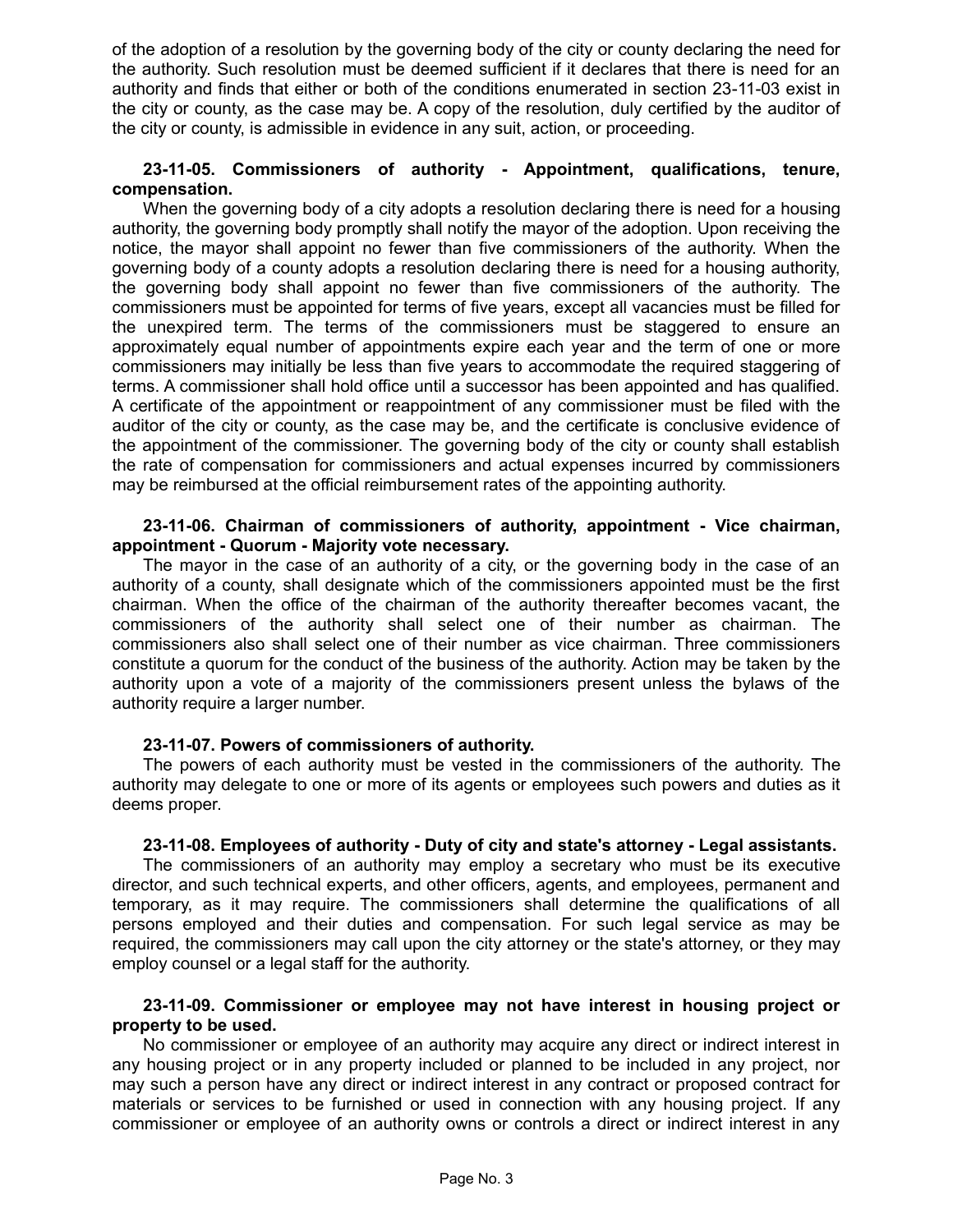property included or planned to be included in any housing project, that person immediately shall disclose the same in writing to the authority, and such disclosure must be entered upon the minutes of the authority. Failure to disclose such interest constitutes misconduct in office.

# **23-11-10. Removal of commissioners.**

A commissioner of an authority may be removed by the mayor, or in the case of an authority for a county, by the governing body of the county, for inefficiency, neglect of duty, or misconduct in office. A commissioner may be removed, however, only after having had an opportunity to be heard upon the charges in person or by counsel. A copy of the charges must be served upon the commissioner at least ten days before the date fixed for the hearing. In the event of the removal of any commissioner, a record of the proceedings, together with the charges and findings thereon, must be filed in the office of the auditor of the city or county, as the case may be.

## **23-11-11. Powers of authority.**

An authority has the following powers and duties:

- 1. To exercise public and essential governmental functions.
- 2. To sue and be sued.
- 3. To have perpetual succession.
- 4. To make and execute contracts and other instruments necessary or convenient to the exercise of the powers of the authority.
- 5. To make, amend, and repeal such bylaws, rules, and regulations, not inconsistent with this chapter, as are necessary to carry into effect the powers and purposes of the authority.
- 6. To prepare, carry out, acquire, lease, and operate housing projects within its area of operation.
- 7. To provide for the construction, reconstruction, improvement, alteration, or repair of any housing project, or any part of a housing project, within the authority's area of operation.
- 8. To arrange or contract for the furnishing by any person or any public or private agency of services, privileges, works, or facilities for, or in connection with, a housing project or the occupants of a housing project.
- 9. To include, in any contract let in connection with a project, stipulations requiring that the contractor and any subcontractor comply with requirements as to minimum wages and maximum hours of labor and any conditions that the federal government may have attached to the financial aid for the project.
- 10. To lease or rent any dwellings, houses, accommodations, lands, buildings, structures, or facilities embraced in any housing project and, subject to the limitations contained in this chapter, to establish and revise the rents or charges in the housing project.
- 11. To own, hold, and improve property.
- 12. To purchase, lease, obtain options upon, or acquire, by gift, grant, bequest, devise, or otherwise, any property or any interest in property.
- 13. Subject to chapter 32-15, to acquire real property by the exercise of the power of eminent domain.
- 14. To sell, lease, exchange, transfer, assign, pledge, or dispose of any property, or any interest in property.
- 15. To insure, or provide for the insurance of, any property, or any operation of the authority, against any risks or hazards.
- 16. To procure insurance or guaranties from the federal government of the payment of any debts, or parts of debts, secured by mortgages on any property included in any of the authority's housing projects, whether the debts were incurred by the authority or not.
- 17. To invest any funds held by the authority in reserves or sinking funds, or any funds not required for immediate disbursement, in property or securities in which savings banks may legally invest funds subject to a savings bank's control.
- 18. To purchase its bonds at a price not more than the principal amount of the bonds and accrued interest, a bond so purchased is canceled.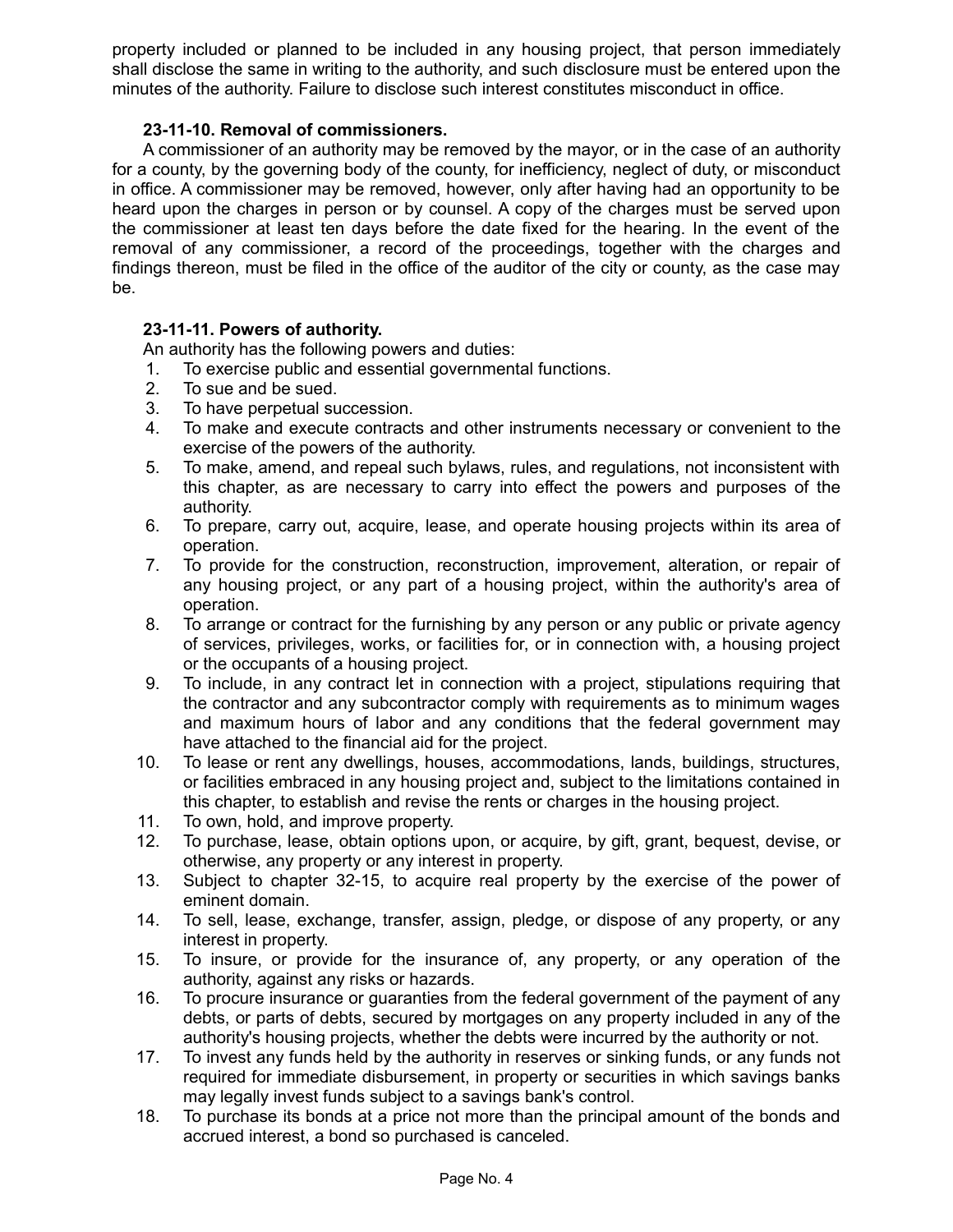- 19. To investigate, in the authority's area of operation, living, dwelling, and housing conditions and the means and methods of improving the same.
- 20. To determine, within the authority's area of operation, where slum areas exist or where there is a shortage of decent, safe, and sanitary dwelling accommodations for persons of low or moderate income.
- 21. To make studies and recommendations relating to the problem of clearing, replanning, and reconstructing the slum areas within the authority's area of operation and the problem of providing dwelling accommodations for the persons of low or moderate income, and to cooperate with the city, county, or state, or any political subdivision in any action taken in connection with these problems.
- 22. To engage in research, studies, and experimentation on the subject of housing within the authority's area of operation.
- 23. To conduct examinations and investigations and to hear testimony and take proof under oath at public or private hearings on any matter material for the authority's information.
- 24. To administer oaths, issue subpoenas requiring the attendance of witnesses or the production of books and papers, and to issue commissions for the examinations of witnesses who are outside of the state or unable to attend before the authority or who are excused from attendance.
- 25. To make available to appropriate agencies, including those charged with the duty of abating or requiring the correction of nuisances or like conditions, or of demolishing unsafe or unsanitary structures within the authority's area of operation, the authority's findings and recommendations with regard to any building or property where conditions exist which are dangerous to the public health, morals, safety, or welfare.
- 26. To issue bonds from time to time for any of its corporate purposes.
- 27. To issue refunding bonds for the purpose of paying or retiring bonds previously issued by the authority.
- 28. To borrow money or accept grants or other financial assistance from the federal government for, or in aid of, any housing project within the authority's area of operation.
- 29. To take over or lease or manage any housing project or undertaking constructed or owned by the federal government.
- 30. To comply with conditions and to enter into mortgages, trust indentures, leases, or agreements as may be necessary, convenient, or desirable to carry out this section.
- 31. To do any and all things necessary or desirable to secure the financial aid or cooperation of the federal government in the undertaking, construction, maintenance, or operation of any housing project.
- 32. To exercise all or any part or combination of powers granted.
- 33. To exercise within the authority's area of operation the authority granted to the industrial commission under section 54-17-07.6.
- 34. To exercise the power to provide operation and maintenance expenses under subdivision a of subsection 23 of section 23-11-24.
- 35. To exercise the power to pledge the general obligation of the city or county for which the housing authority is created in accordance with subsection 23 of section 23-11-24.
- 36. To develop a plan identifying the public purposes of the authority's ownership, conditions that would make the authority's ownership no longer necessary for accomplishing those public purposes, and a plan to divest the authority's ownership interest as soon as economically prudent once those conditions occur and to effectuate the plan.
- 37. To exercise other powers and duties as may be necessary to carry out the purposes and provisions of this chapter.

An authority, in exercising the powers specified in subsections 23, 24, and 25, may act through one or more of the commissioners or through other persons designated by the authority. Provisions of law with respect to the acquisition, operation, or disposition of property by other public bodies are not applicable to an authority unless there is specific provision to that effect by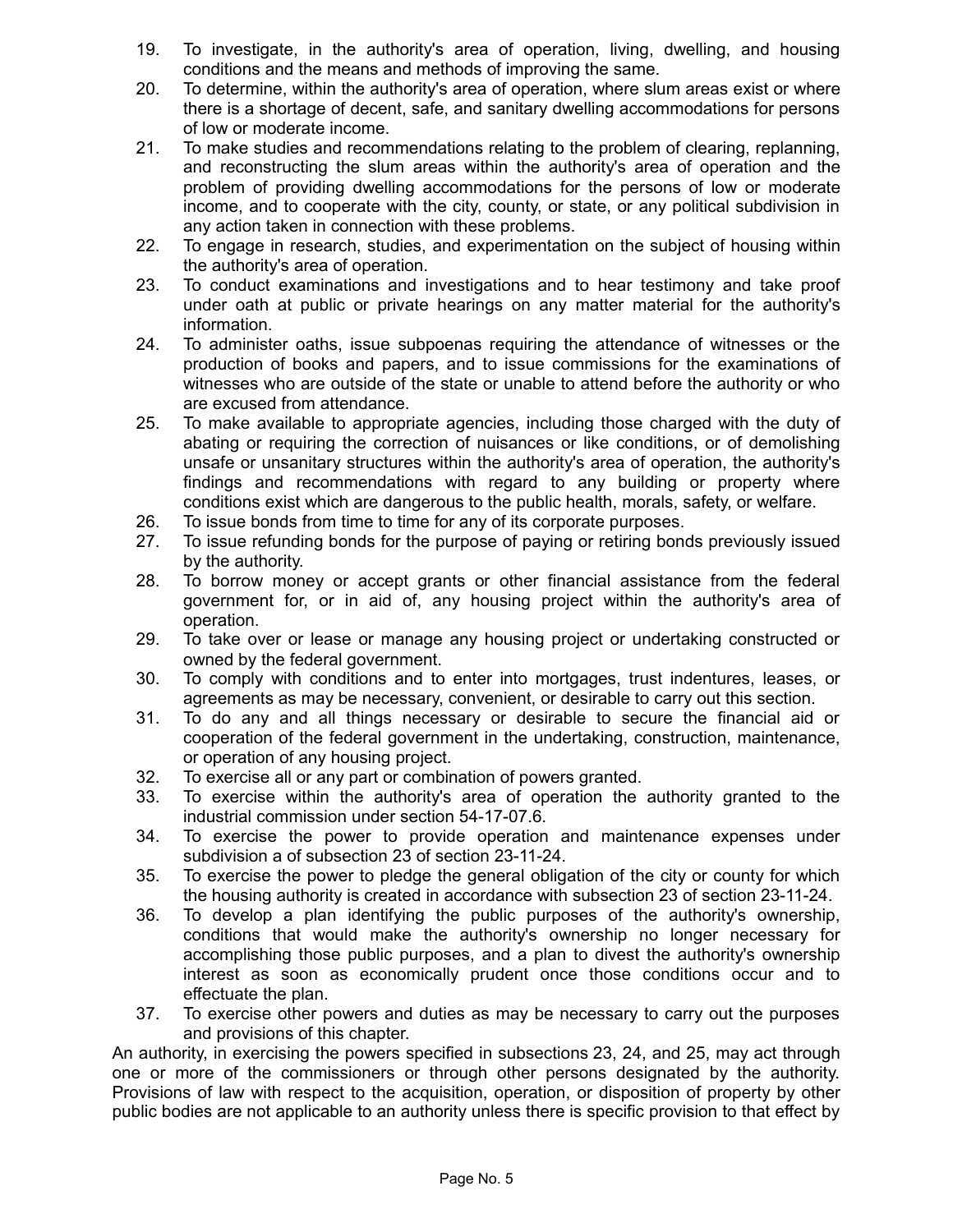the legislative assembly. The construction of a housing project is a public improvement for which an authority is subject to the requirements of chapter 48-01.2.

## **23-11-12. Rentals to be at lowest possible rate - Authority not to be operated for profit.**

Each housing authority shall manage and operate its housing projects in an efficient manner so as to enable it to fix the rentals for dwelling accommodations at the lowest possible rates consistent with its providing decent, safe, and sanitary dwelling accommodations. No housing authority may construct or operate any project for profit or as a source of revenue to the city or the county.

# **23-11-13. Rentals - How fixed by authority.**

An authority shall fix the rentals for dwelling in its projects at no higher rates than it finds to be necessary in order to produce revenues which, together with all other available moneys, revenues, income, and receipts of the authority from whatever source derived will be sufficient to:

- 1. Pay, as the same become due, the principal and interest on the bonds of the authority;
- 2. Meet the cost of, and provide for maintaining and operating, the projects of the authority, including the cost of any insurance thereon, and the administrative expenses of the authority; and
- 3. Create, during not less than the six years immediately succeeding its issuance of any bonds, a reserve sufficient to meet the largest principal and interest payments which will be due on such bonds in any one year thereafter, and to maintain such reserve.

## **23-11-14. Rentals and tenant selection.**

In the operation or management of housing projects, an authority at all times shall observe the following duties with respect to rentals and tenant selection:

- 1. The authority may rent or lease the dwelling accommodations in the project solely to persons of low or moderate income.
- 2. The authority may rent or lease the dwelling accommodations in the project solely at rentals within the financial reach of persons of low or moderate income.
- 3. The authority may rent or lease to a tenant dwelling accommodations consisting solely of the number of rooms which the authority determines necessary to provide safe and sanitary accommodations to the proposed occupants, without overcrowding.
- 4. The authority may not accept persons of low income as a tenant in any housing project if the individual or family who would occupy the dwelling accommodations has an aggregate annual income in excess of five times the annual rental of the quarters to be furnished the individual or family. In computing the rental for this purpose, there must be included in the rental the average annual cost to the occupant, as determined by the authority, of heat, water, electricity, gas, cooking, and other necessary services or facilities, whether the charge for the services and facilities is in fact included in the rental.
- 5. The authority shall prohibit subletting by tenants.

#### **23-11-15. Right of authority to vest certain rights in obligee not restricted.**

Sections 23-11-12, 23-11-13, and 23-11-14 may not be construed as limiting or restricting the power of an authority to vest in an obligee the right, in the event of a default by the authority, to take possession of a housing project or to cause the appointment of a receiver thereof or to acquire title thereto through foreclosure proceedings.

#### **23-11-16. Cooperation between authorities.**

Any two or more authorities may join or cooperate with one another in the exercise of any or all of the powers conferred upon them for the purpose of financing, planning, undertaking, constructing, or operating a housing project or projects located within the area of operation of any one or more of such authorities.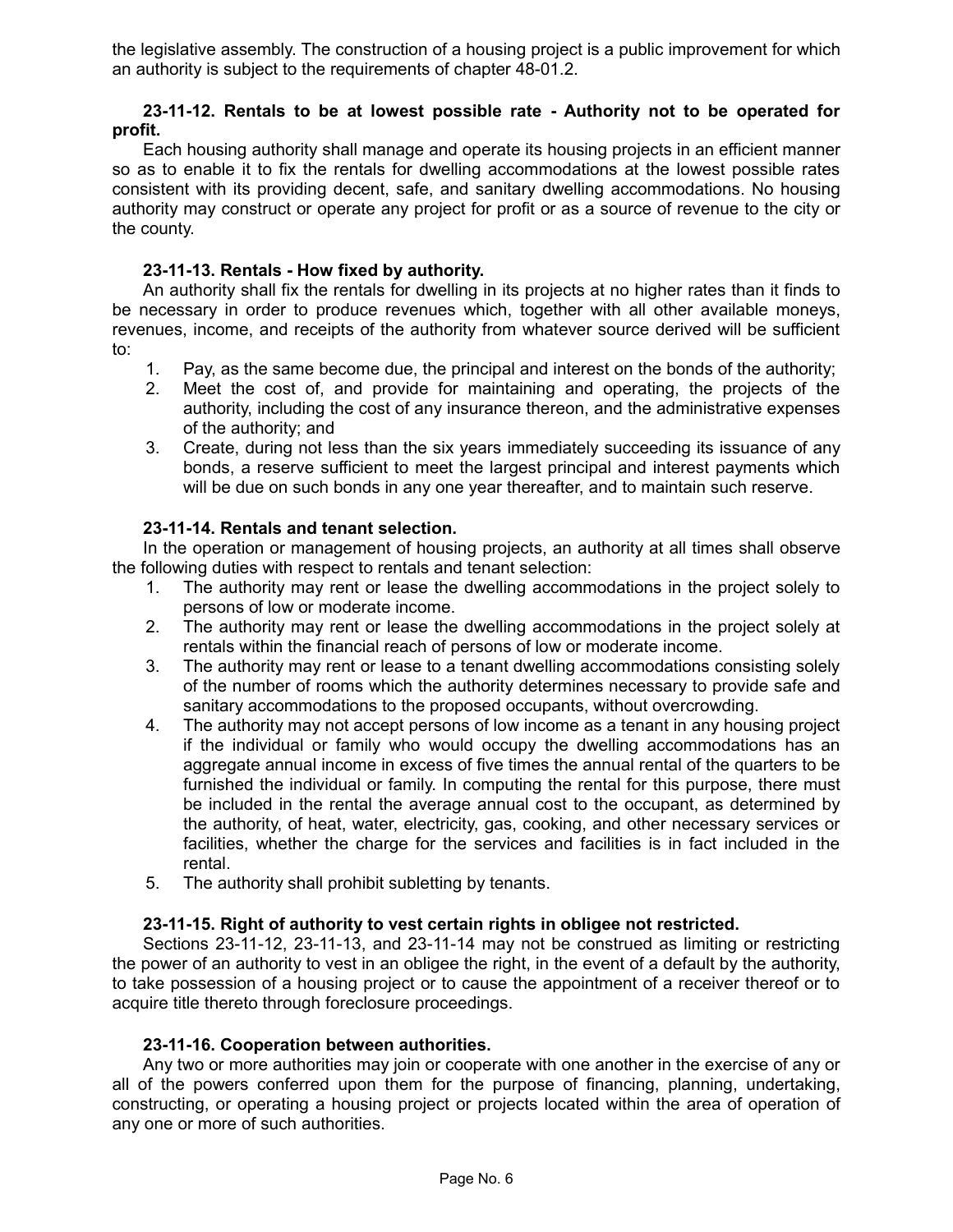## **23-11-16.1. Dissolution of city housing authorities authorized - Procedure - Effect.**

The governing body of any city may, by resolution, dissolve the housing authority of such city for the purpose of electing to participate in a county housing authority pursuant to section 54-40-08. Upon the adoption of such a resolution the city authority shall cease to exist, except for the purpose of winding up its affairs and executing a deed to the county housing authority pursuant to the agreement executed between the city and the county under the provisions of section 54-40-08. All the rights, contracts, obligations, and property, real and personal, of the city authority must be transferred to and become vested in the county authority, provided that all bonded indebtedness issued by the city authority remains a lien against the income and revenues of the housing project pledged to the payment of such bonds. All rights and remedies of any person against the city authority may be asserted and enforced against the county authority to the same extent as they might have been against the city authority.

## **23-11-17. Eminent domain - Exercise of power.**

As a prerequisite to the taking of real property by the exercise of the power of eminent domain, an authority shall adopt a resolution declaring that the acquisition of the real property described therein is necessary for its purposes under the provisions of this chapter. Such power may be exercised in the manner provided in sections 32-15-01 to 32-15-34, or by any other applicable provision of this code relating to the exercise of the power of eminent domain.

## **23-11-18. Planning, zoning, and building laws.**

All housing projects of an authority are subject to the planning, zoning, sanitary, and building laws, ordinances, and regulations applicable in the locality in which the housing project is situated. In the planning and location of any housing project, an authority shall take into consideration the relationship of the project to any larger plan or long-range program for the development of the area in which the housing authority functions.

## **23-11-19. Bonds - Issued pursuant to resolution - General provisions.**

Bonds of an authority must be issued pursuant to a resolution of the commissioners thereof. The resolution must specify:

- 1. Whether the bonds must be issued in one or more series.
- 2. The date or dates which the bonds must bear.
- 3. The time or times at which the bonds must mature.
- 4. The interest rate or rates.
- 5. The denomination or denominations in which the bonds must be issued.
- 6. The form, either coupon or registered, in which the bonds must be issued.
- 7. The conversion or registration privileges, if any, which the bonds must carry.
- 8. The rank or priority which must exist between various issues of bonds and various kinds of bonds issued.
- 9. The manner in which the bonds must be executed.
- 10. The medium in which the bonds must be payable.
- 11. The place or places at which the bonds must be payable.
- 12. The terms of redemption, and whether with or without premium, to which the bonds are subject.

The conditions specified in the resolution may be printed in any trust indenture or mortgage given by the authority to secure any bonds issued by it.

# **23-11-20. Bonds - Types which may be issued.**

- 1. An authority may issue any type of bond as the authority determines necessary for the purpose of financing housing for persons of low or moderate income, including a bond on which the interest and principal are payable:
	- a. Exclusively from the income and revenues of the housing project financed with the proceeds of the bond or with the proceeds together with a grant from the federal government in aid of the project;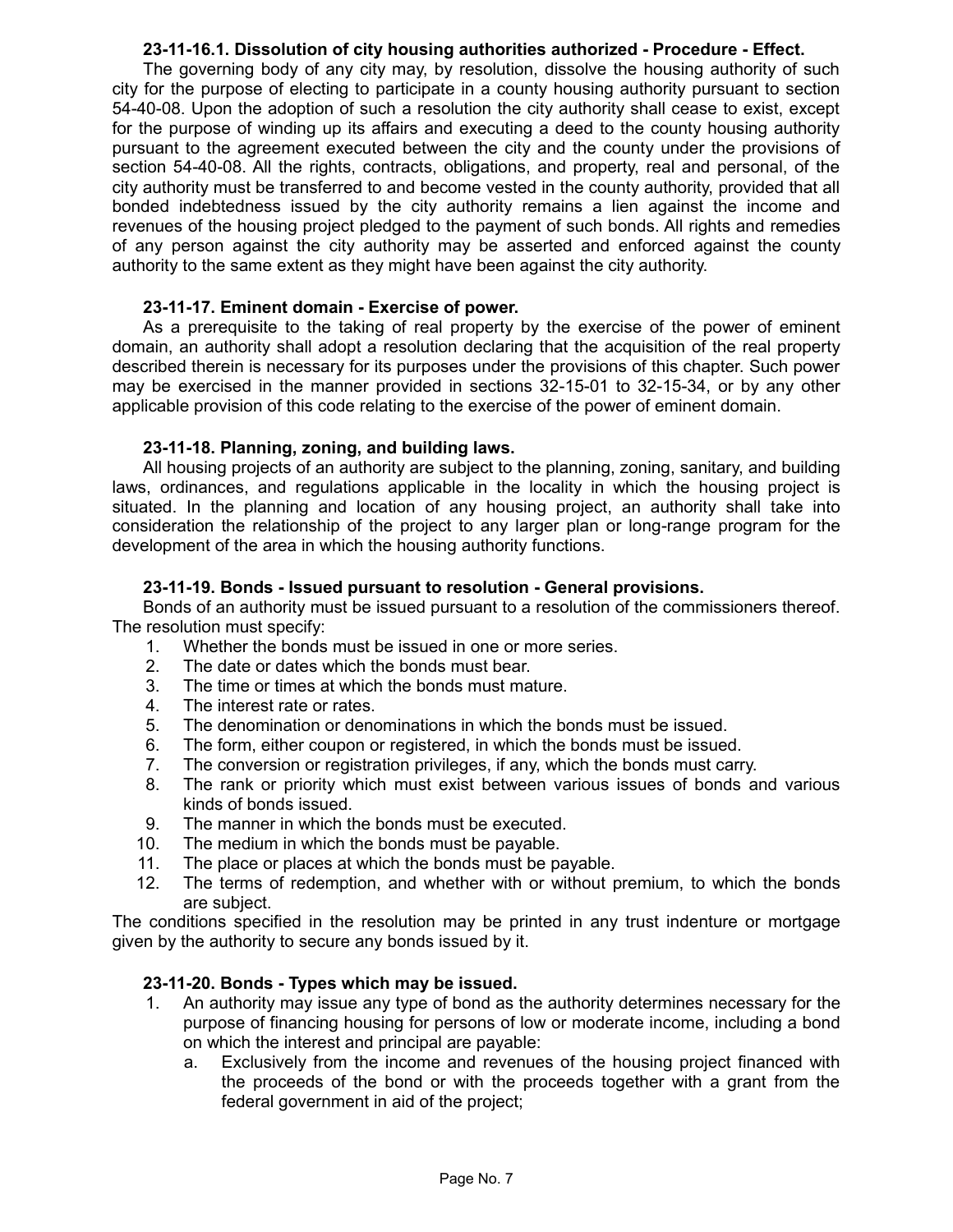- b. Exclusively from the income and revenues of certain designated housing projects whether the projects are financed in whole or in part with the proceeds of the bond; or
- c. From the authority's revenues generally.
- 2. The bonds and other obligations of the authority are not payable out of any funds or properties other than those of the authority or funds of the city or county which has pledged its general obligation pursuant to subsection 23 of section 23-11-24. These bonds, however, may be secured additionally by a pledge of any loan, grant, or contribution, or part of the same, from the federal government or other source of a pledge of any income or revenues or by a mortgage on any housing project, projects, or other property of the authority.

# **23-11-21. Bonds - Liability - Tax exempt.**

Neither the commissioners of an authority nor any person executing bonds of the authority is liable personally on the bonds by reason of the issuance of the bonds. The bonds and other obligations of an authority are not a debt of the city, county, or state, nor of any political subdivision, unless a city or county pledges its general obligation to the payment of the bonds under subsection 23 of section 23-11-24. The bond obligations are declared to be issued for an essential public and governmental purpose and to be public instrumentalities and the bonds, together with the interest on the bonds and income from the bonds are exempt from taxation. The tax exemption provisions of this chapter are considered part of the contract for the security of the bond obligations authorized by this chapter and do not need to be restated in the bond obligations.

## **23-11-22. Sale of bonds.**

Bonds issued by an authority may be sold at a private sale without notice or at public sale held after a notice has been published at least five days prior to the sale in a newspaper having a general circulation in the city or county, as the case may be. Bond issues sold at private sale must bear interest at a rate or rates and be sold at a price resulting in an average net interest cost not exceeding twelve percent per annum. There is no interest rate ceiling on issues sold at public sale or to the state of North Dakota or any of its agencies or instrumentalities. The bonds may not be sold for less than ninety-eight percent of par.

## **23-11-23. Bonds - Validity when officer who signs bond is no longer in office - Deemed issued for housing project.**

If any of the commissioners or officers of an authority whose signatures appear on any bonds or coupons cease to be a commissioner or officer before the delivery of the bonds, the signatures are valid and sufficient for all purposes the same as if the commissioner or officer had remained in office until the delivery had been completed. Any bonds issued under this chapter must be fully negotiable. In an action, suit, or proceeding involving the validity or enforceability of any bond of an authority or of the security for the bond, the bond must be deemed conclusively to have been issued for a housing project if the bond recites that it has been issued by the authority to aid in financing a housing project to provide dwelling accommodations for persons of low or moderate income. The project is planned, located, and constructed in accordance with this chapter if this statement is contained in the bond.

#### **23-11-24. Provisions of bonds, trust indentures, and mortgages.**

In connection with the issuance of bonds or the incurring of obligations under leases and in order to secure the payment of the bonds or obligations, an authority, in addition to the authority's other powers, has power:

- 1. To pledge all or any part of the authority's gross or net rents, fees, or revenues to which the authority's right then exists or thereafter may come into existence.
- 2. To mortgage all or any part of the authority's property then owned or thereafter acquired.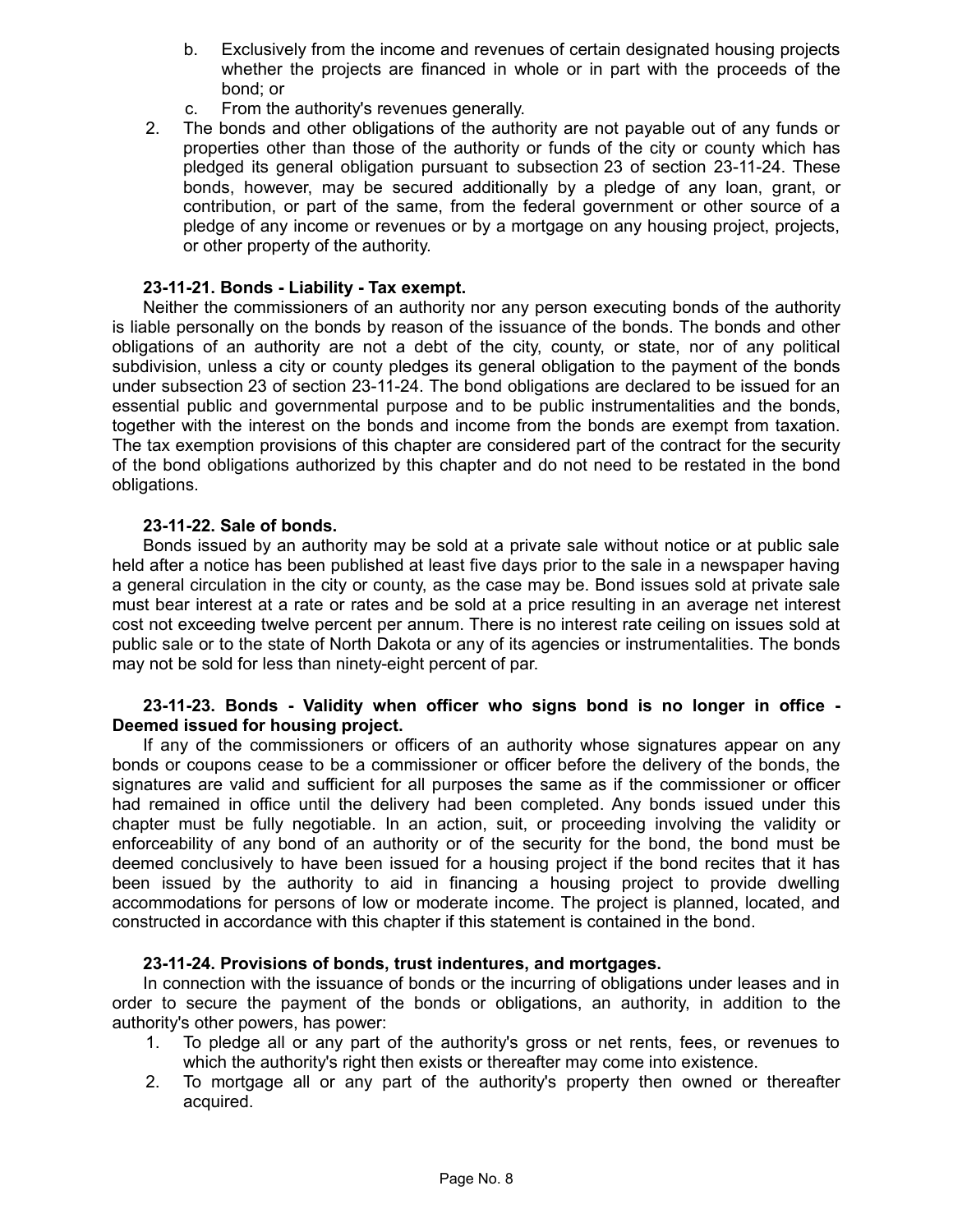- 3. To covenant against pledging all or any part of the authority's rents, fees, and revenues, or against mortgaging all or any part of the authority's property, to which the authority's right or title then exists or thereafter may come into existence, or against permitting or suffering any lien on any revenues or property.
- 4. To covenant with respect to limitations on the authority's right to sell, lease, or otherwise dispose of any housing projects or any part of a housing project.
- 5. To covenant as to what other or additional debts or obligations may be incurred by the authority.
- 6. To covenant as to the bonds to be issued and as to the issuance of bonds in escrow or otherwise and as to the use and disposition of the proceeds of the bonds.
- 7. To provide for the replacement of lost, destroyed, or mutilated bonds.
- 8. To covenant against extending the time for the payment of the authority's bonds or interest on the bonds.
- 9. To redeem the bonds, to covenant for the bonds' redemption, and to provide the terms and conditions of redemption.
- 10. To covenant, subject to the limitations contained in this chapter, as to the rents and fees to be charged in the operation of a housing project or projects, the amount to be raised each year or other period of time by rents, fees, and other revenues, and as to the use and disposition to be made of the same.
- 11. To create, or to authorize the creation of, special funds for moneys held for construction or operating costs, debt service, reserves, or other purposes, and to covenant as to the use and disposition of the moneys held in these funds.
- 12. To prescribe the procedure, if any, by which the terms of any contract with bondholders may be amended or abrogated, the amount of bonds the holders of which must consent, and the manner in which consent may be given.
- 13. To covenant as to the use of any or all of the authority's property.
- 14. To covenant as to the maintenance of the authority's property, the replacement of property, the insurance to be carried on property, and the use and disposition of insurance moneys.
- 15. To covenant as to the rights, liabilities, powers, and duties arising upon the breach by the authority of any covenant, condition, or obligation.
- 16. To covenant and prescribe as to events of default and terms and conditions upon which any or all of the authority's bonds or obligations shall become, or may be declared, due before maturity, and as to the terms and conditions upon which the declaration and the declaration's consequences may be waived.
- 17. To vest in a trustee or trustees or in the holders of bonds, or any proportion of trustees or holders, the right to enforce the payment of the bonds or any covenants securing or relating to the bonds.
- 18. To vest in a trustee or trustees the right, in the event of a default by the authority, to take possession and to use, operate, and manage any housing project or part of the housing project, to collect the rents and revenues arising from the housing project, and to dispose of these moneys in accordance with the agreement of the authority with the trustee.
- 19. To provide for the powers and duties of a trustee or trustees and to limit the liabilities of the trustee.
- 20. To provide the terms and conditions upon which the trustee or trustees or the holders of bonds, or any proportion of trustees or holders, may enforce any covenant or rights securing or relating to the bonds.
- 21. To exercise all or any part or combination of the powers granted in this section.
- 22. To make covenants in addition to the covenants expressly authorized of like or different character.
- 23. To make covenants and to do any acts and things as may be necessary, convenient, or desirable in order to secure the authority's bonds, or, in the absolute discretion of the authority, as will tend to make the bonds more marketable notwithstanding that the covenants, acts, or things are not enumerated, including: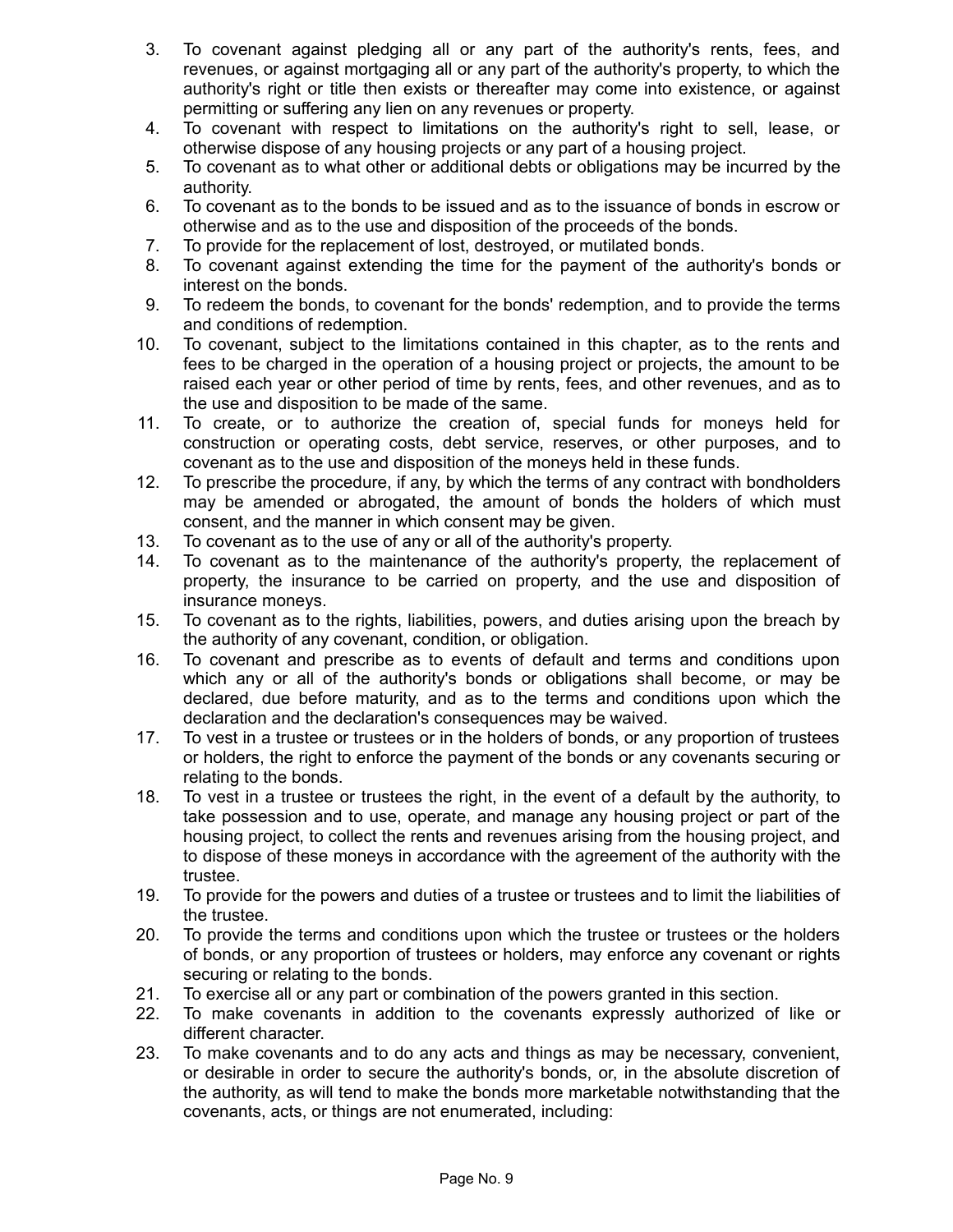- a. To the payment of the principal of and interest on bond obligations, when due, there may be pledged as a first charge and lien the gross revenues of the housing project financed in whole or in part by the obligations, and the governing city or county may covenant to provide additional funds for the benefit of that housing project to the extent that the gross revenues in excess of those debt service requirements are not also sufficient from time to time to pay the reasonable operating and maintenance expenses of that housing project.
- b. The governing body of an authority may pledge the general obligation of the city or county for which the authority was created as additional security for bonds provided that the authority finds that the pledged revenues will equal or exceed one hundred ten percent of the principal and interest due on the bonds for each year, the maturity of the bonds does not exceed thirty-five years, and the principal amount of the issue and the general obligation pledge are approved by the governing body of the city or county in which the housing project is located and whose general obligation is pledged. A public hearing must be held on issuance of the obligations and the pledge of the general obligation by the city or county in which the housing project is located. The hearing must be held at least fifteen days, but not more than one hundred twenty days, before the sale of the obligations.

# **23-11-25. Certification of attorney general as to legality of bonds.**

An authority may submit to the attorney general of this state any bonds to be issued hereunder after all proceedings for the issuance of such bonds have been taken. Upon the submission of such proceedings to the attorney general, the attorney general shall examine and pass upon the validity thereof and of the regularity of all proceedings in connection therewith. If such proceedings conform to the provisions of this chapter and otherwise are regular in form, and if the bonds, when delivered and paid for, will constitute binding and legal obligations of the authority enforceable according to the terms thereof, the attorney general shall certify in substance upon the back of each of said bonds that it is issued in accordance with the constitution and laws of the state of North Dakota.

# **23-11-26. Rights and remedies of an obligee of authority.**

An obligee of an authority, in addition to all other rights which may be conferred on such obligee, and subject only to any contractual restrictions binding upon such obligee, may:

- 1. By mandamus, suit, action, or proceeding at law or in equity, compel the authority and the commissioners, officers, agents, or employees thereof, to perform each and every term, provision, and covenant contained in any contract of the authority with or for the benefit of such obligee, and require the carrying out of any or all such covenants and agreements of said authority and the fulfillment of all duties imposed upon said authority by this chapter.
- 2. By suit, action, or proceeding in equity, enjoin any act or thing which may be unlawful or in violation of any of the rights of such obligee of the authority.

# **23-11-27. Additional remedies conferrable by authority on obligee.**

An authority, by its resolution, trust indenture, mortgage, lease, or other contract, may confer upon any obligee holding or representing a specified amount in bonds, or holding a lease, in addition to all rights that otherwise may be conferred, the right, upon the happening of an event of default as defined in such resolution or instrument, by suit, action, or proceeding, in any court of competent jurisdiction:

- 1. To cause possession of any housing project, or any part thereof, to be surrendered to such obligee.
- 2. To obtain the appointment of a receiver of any housing project of said authority, or of any part thereof, and of the rents and profits therefrom. If such receiver is appointed, the receiver may enter into and take possession of such housing project, or of any part thereof, and operate and maintain the same and collect and receive all fees, rents,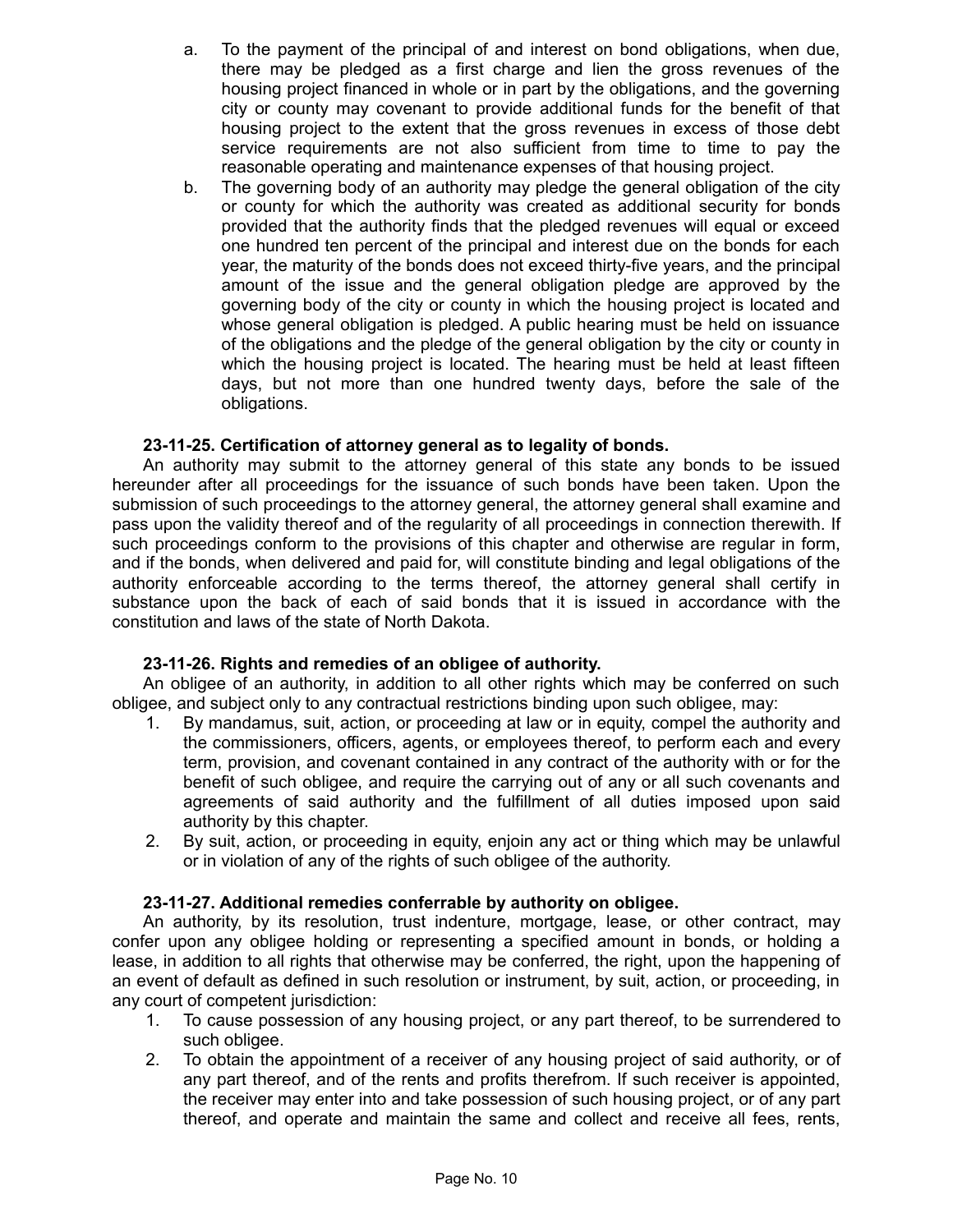revenues, or other charges thereafter arising therefrom, and the receiver shall keep such moneys in a separate account or accounts and apply the same in accordance with the obligations of the authority as the court shall direct.

3. To require the authority and the commissioners thereof to account as if it and they were the trustees of an express trust.

## **23-11-28. Exemption of real property from execution sale.**

All real property of an authority, including an authority created under Indian laws recognized by the federal government, is exempt from levy and sale by virtue of an execution, and no execution or other judicial process may issue against the same nor may any judgment against any authority be a charge or lien upon its real property. The provisions of this section, however, do not apply to nor limit the right of obligees to foreclose or otherwise enforce any mortgage of an authority or the right of an obligee to pursue any remedies for the enforcement of any pledge or lien given by an authority on its rents, fees, or revenues.

#### **23-11-29. Tax exemptions and payments in lieu of taxes.**

The property of an authority used for low-income housing, authority administration, or other property solely owned by the authority and used to conduct the powers granted to the authority in this chapter, including an authority created under Indian laws recognized by the federal government, is declared to be public property used for essential public and governmental purposes and is exempt from all taxes and special assessments of the state or any political subdivision. In lieu of taxes or special assessments, an authority may agree to make payments to the state or any political subdivision for improvements, services, and facilities furnished by the state or political subdivision for the benefits of a housing project. The payments may not exceed the estimated cost of the improvements, services, or facilities to be so furnished. Notwithstanding any other provision of law, the property of an authority used for moderate income housing is exempt from all taxes of the state or any political subdivision except special assessments unless specifically exempted from the special assessment by the political subdivision.

#### **23-11-30. Reports.**

At least once every year, an authority shall file with the city auditor or county auditor, as the case may be, a report of its activities for the preceding year and shall make recommendations with reference to such additional legislation or other action as it deems necessary in order to carry out the purposes of this chapter.

#### **23-11-31. Houses for workers in national defense and veterans.**

Any housing authority may undertake the development and administration of projects to assure the availability of safe and sanitary dwellings for persons engaged in national defense activities who, as determined by the housing authority, would not otherwise be able to secure safe and sanitary dwellings within the vicinity thereof. In the ownership, development, or administration of such projects, a housing authority has all the rights, powers, privileges, and immunities that such authority has under any provisions of law relating to the ownership, development, or administration of slum clearance and housing projects for persons of low income. The authority shall exercise such rights, powers, and privileges as though all the provisions of law applicable to slum clearance and housing projects for persons of low income were applicable to projects developed or administered to assure the availability of safe and sanitary dwellings for persons engaged in national defense activities as provided in this section. Housing projects developed or administered hereunder constitute housing projects under the provisions of this chapter. When a housing authority finds that within its area of operation, or any part thereof, there is an acute shortage of safe and sanitary dwellings which impedes the national defense program or the general welfare of veterans and that necessary and safe and sanitary dwellings would not otherwise be provided when needed for such persons, any project developed or administered by such housing authority or by any housing authority cooperating with such authority pursuant to this section, with the financial aid of the federal government or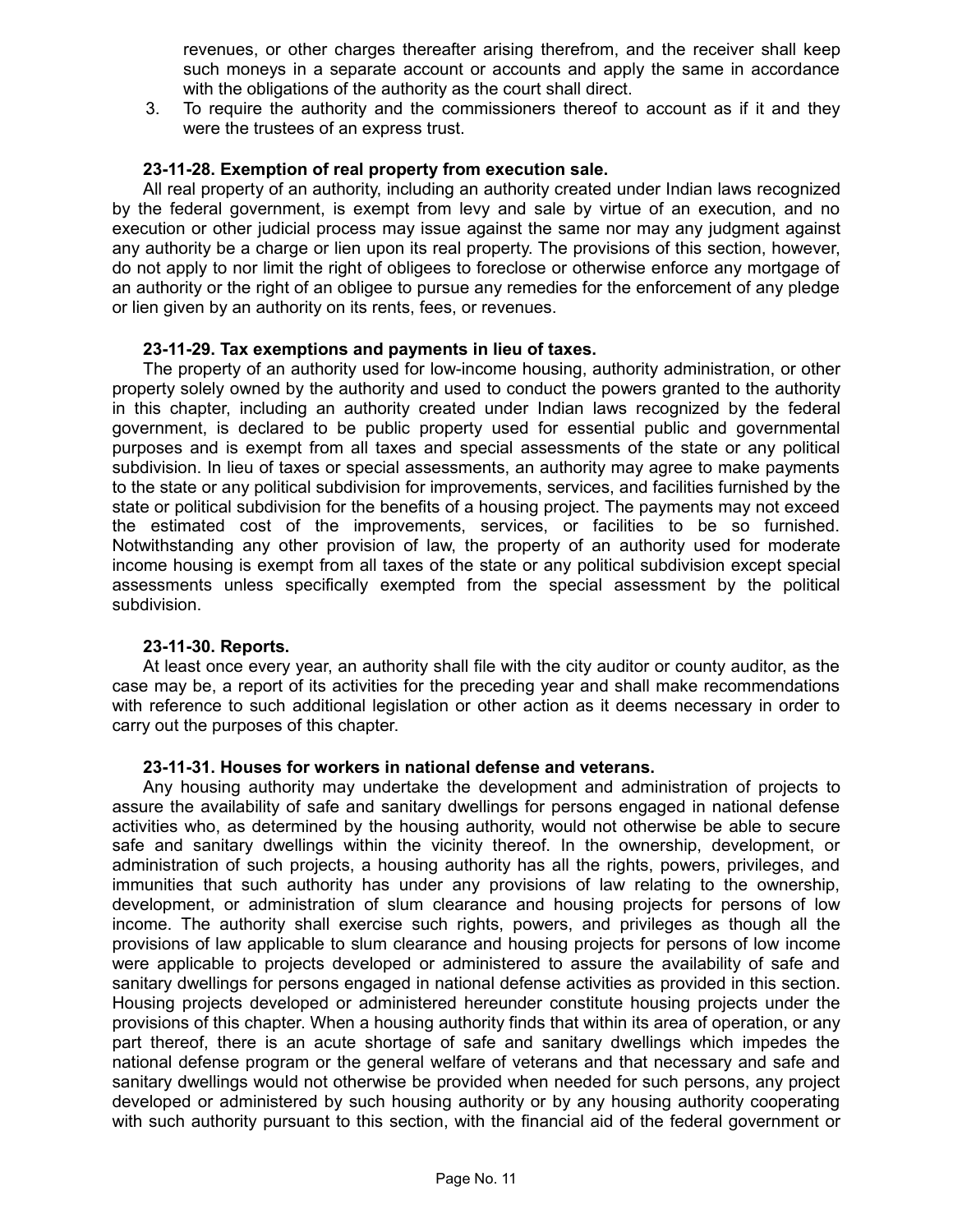as agent for the federal government as hereinafter provided, is not subject to the limitations provided in sections 23-11-13 and 23-11-14. Any such finding must be conclusive in any suit, action, or other proceeding. A housing authority may make payments in such amounts as it finds necessary or desirable for any services, facilities, works, privileges, or improvements furnished for or in connection with any such projects. After the national defense period any such projects owned and administered by a housing authority must be administered in accordance with the preceding sections of this chapter except veterans are not subject to the limitations in section 23-11-14.

# **23-11-32. Cooperation with federal government.**

A housing authority may exercise any or all of its powers for the purpose of cooperating with, or acting as agent for, the federal government in the development or administration of projects by the federal government to assure the availability of safe and sanitary dwellings for persons engaged in national defense activities or veterans and may undertake the development or administration of any such projects for the federal government. In order to assure the availability of safe and sanitary housing for persons engaged in national defense activities or for veterans, a housing authority may sell, in whole or in part, to the federal government any housing project developed for such persons but not yet occupied by such persons. Such sale must be at a price and upon those terms the housing authority prescribes and must include provision for the satisfaction of all debts and liabilities of the authority relating to the project.

## **23-11-33. Municipalities may cooperate.**

Any city, county, or other public body may cooperate with housing authorities, or with the federal government, with respect to the development or administration of projects, and necessary slum clearance, to assure the availability of safe and sanitary dwellings for persons engaged in national defense activities and for veterans.

## **23-11-34. Powers of housing authority.**

This chapter constitutes an independent authorization for a housing authority to undertake the development or administration of projects to assure the availability of safe and sanitary dwellings for persons engaged in national defense activities and for veterans as provided in this chapter and for a housing authority to cooperate with, or act as agent for, the federal government in the development or administration of similar projects by the federal government. In acting under this authorization, a housing authority is not subject to any limitations, restrictions, or requirements of other laws, except those relating to land acquisition, prescribing the procedure or action to be taken in the development or administration of any public works, including slum clearance and housing projects for such persons or undertakings or projects of municipal or public corporations or political subdivisions or agencies of the state. A housing authority may do any and all things necessary or desirable to cooperate with, or act as agent for, the federal government, or to secure financial aid, in the expeditious development or in the administration of projects to assure the availability of safe and sanitary dwellings for persons engaged in national defense activities and for veterans and to effectuate the purposes of this chapter.

#### **23-11-35. Definitions.**

As used in sections 23-11-31 to 23-11-36:

- 1. "Administration" means any and all undertakings necessary for management, operation, or maintenance, in connection with any project, and includes the leasing of any project, in whole or in part, from the federal government.
- 2. "Development" means any and all undertakings necessary for the planning, land acquisition, demolition, financing, construction, or equipment in connection with a project, including the negotiation or award of contracts therefor, and includes the acquisition of any project, in whole or in part, from the federal government.
- 3. "Federal government" means the United States of America or any agency or instrumentality, corporate or otherwise, of the United States of America.